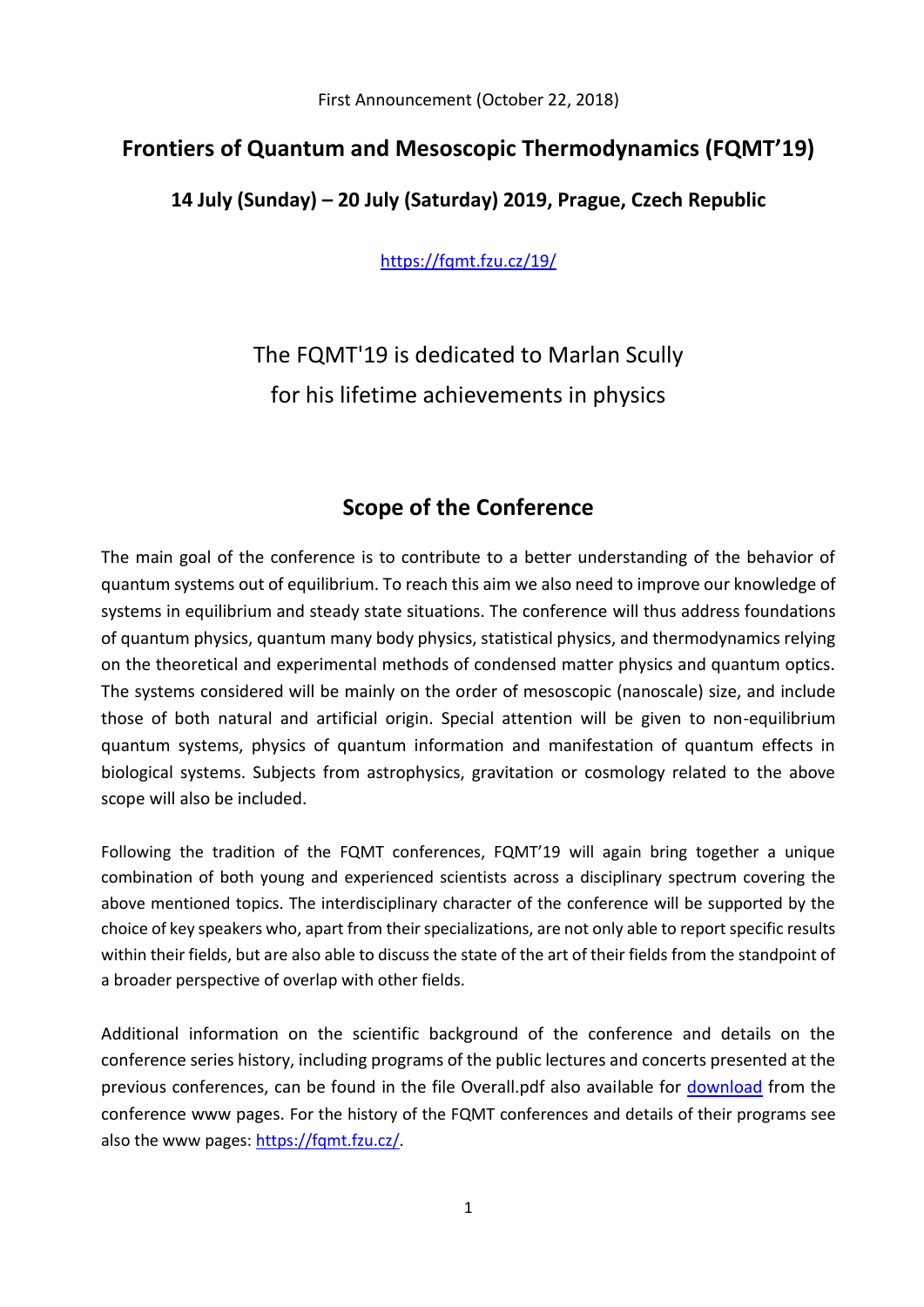## **Topics**

Non-equilibrium quantum phenomena Foundations of quantum physics Quantum measurement, entanglement and coherence Dissipation, dephasing, noise and decoherence Many body physics, quantum field theory Quantum statistical physics and thermodynamics Quantum optics Quantum simulations Physics of quantum information and computing Topological states of quantum matter, quantum phase transitions Macroscopic quantum behavior Cold atoms and molecules, Bose-Einstein condensates Mesoscopic, nano-electromechanical and nano-optical systems Biological systems, molecular motors and quantum biology Cosmology, gravitation and astrophysics

# **Public Lectures**

Following the tradition of FQMT conferences, the FQMT'19 program will include several public lectures which will present interesting topics in the form attractive for both the conference participants and general audience. The following lecturers are confirmed:

- Wolfgang Ketterle (Massachusetts Institute of Technology)
- William Phillips (NIST and University of Maryland, Gaithersburg)
- Rainer Weiss (Massachusetts Institute of Technology)

These lectures will be held at special venues and accompanied by concerts.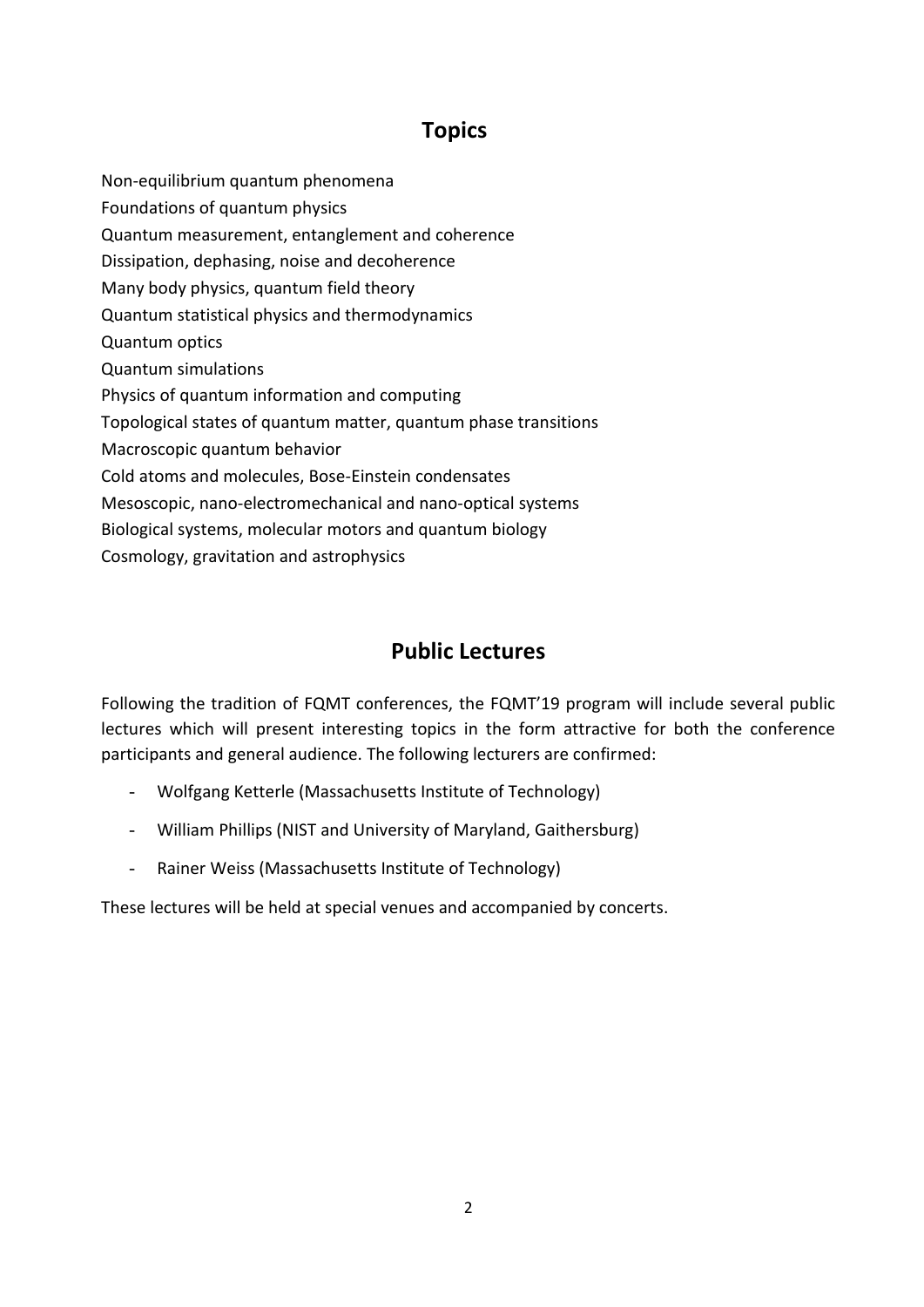## **Important dates**

- **On-line registration started:** July 4, 2018
- **Abstract submission started:** July 4, 2018
- **Fee payment starts:** January 14, 2018
- **Conference on-site registration starts:** Sunday, July 14, 2019, 16:00 (4 p.m.)
- **Scientific program starts:** Monday, July 15, 2019, 8:00 (8 a.m.)
- **Scientific program ends:** Saturday, July 20, 2019, 18:00 (6 p.m.)

# **Deadlines**

- Abstract submission deadline for invited talks: February 18, 2019
- Abstract submission deadline for posters: March 4, 2019
- Deadline for the specification of availability of the invited speakers for their talks: March 18, 2019
- Notification of author's contribution acceptance (not relevant for invited authors)

The Scientific Committee will send notification within approximately two weeks from receiving the abstract

Lower fee payment deadline: March 25, 2019

*Some poster contributing (non-invited) participants may be informed about the decision regarding their abstracts after the Lower fee payment deadline. In such a case, the participant is entitled to pay the lower fee within two weeks from the notification about the (first) poster acceptance.*

- Hotel reservation deadline: April 15, 2019
- Deadline for minor modifications of the submitted abstracts: May 20, 2019
- Online registration and bank transfer/card payment deadline: June 3, 2019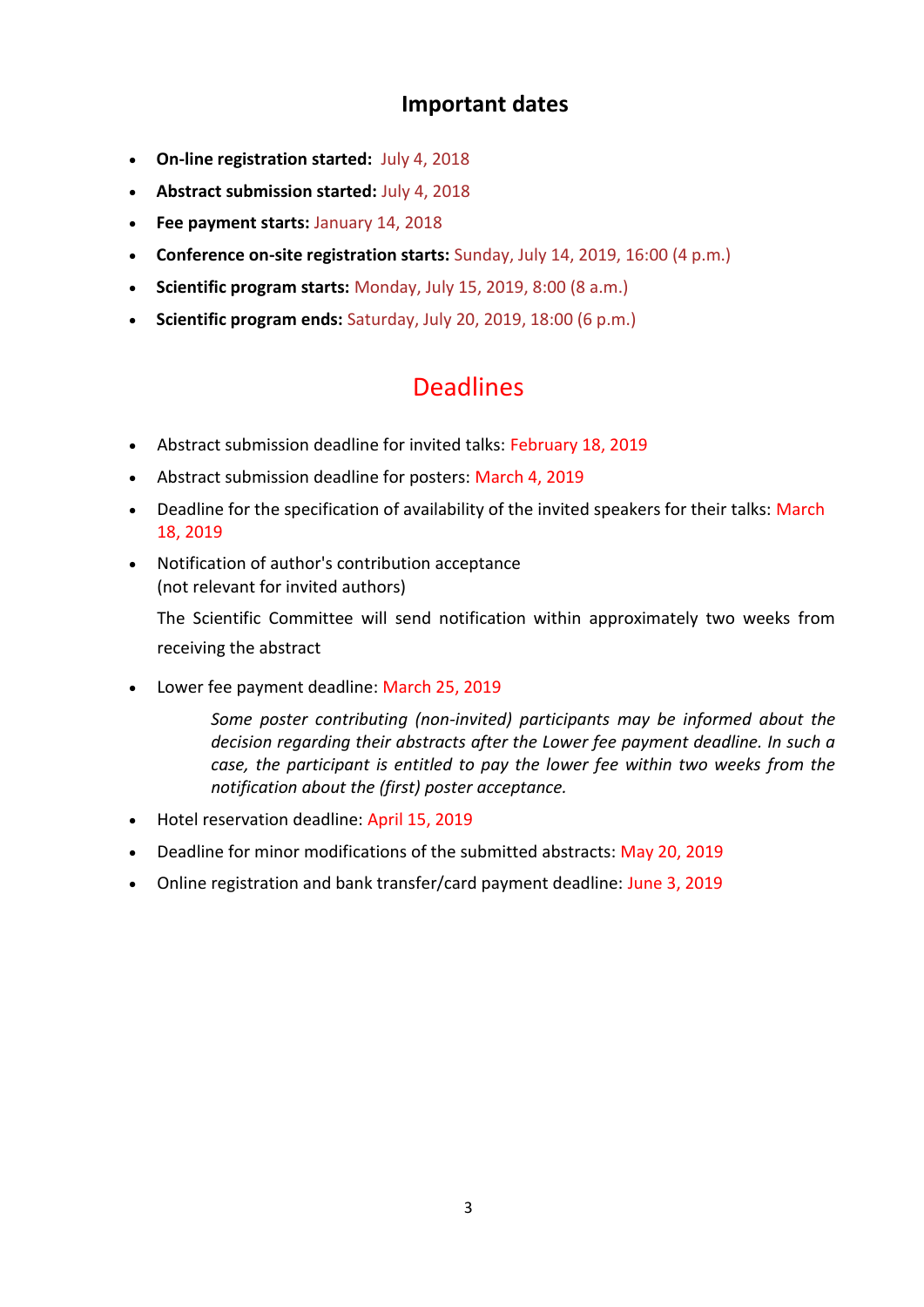### **Registration**

**On-line registration already started** on July 4, 2018.

Those who intend to participate in the conference, including invited speakers and poster contributors, are kindly asked to register as soon as possible by filling out the [registration form.](https://fqmt.fzu.cz/19/index.php?active=reg) This essentially helps organizers to communicate with the participants and to prepare high-quality program.

Please notice that the on-line registration is independent on the conference fee payment which will start later on, **14 January, 2019.** 

To avoid serious problems in the creating of the conference program, it is essential that maximum number of participants will be available during the whole conference (from Monday morning to Saturday late afternoon).

Please bear in mind that Saturday's conference program will be equally important as in other days and will include some key talks.

Please take the above facts seriously when you plan your stay in Prague.

# **Personal homepage (My Profile)**

For your convenience, we have introduced a new element of the conference www pages, namely **participant's homepage**, called **My Profile**. When you log in to your homepage you can deal with various tasks related to the FQMT'19.

The My Profile page is accessible from the FQMT'19 [main page](https://fqmt.fzu.cz/19/index.php) via [Login](https://fqmt.fzu.cz/19/index.php?active=login) button (placed below the left menu column). Your "My Profile" page centralizes the access to the most of your activities, i.e. from the "My Profile" page you can:

1. review and modify your registration data

2. enter, review and modify your abstract(s)

3. pay conference and accompanying person fee(s) on-line and review your payments (including the bank transfer payments that already arrived at the conference account (the payment part of the My profile will be fully open from January 14, 2019).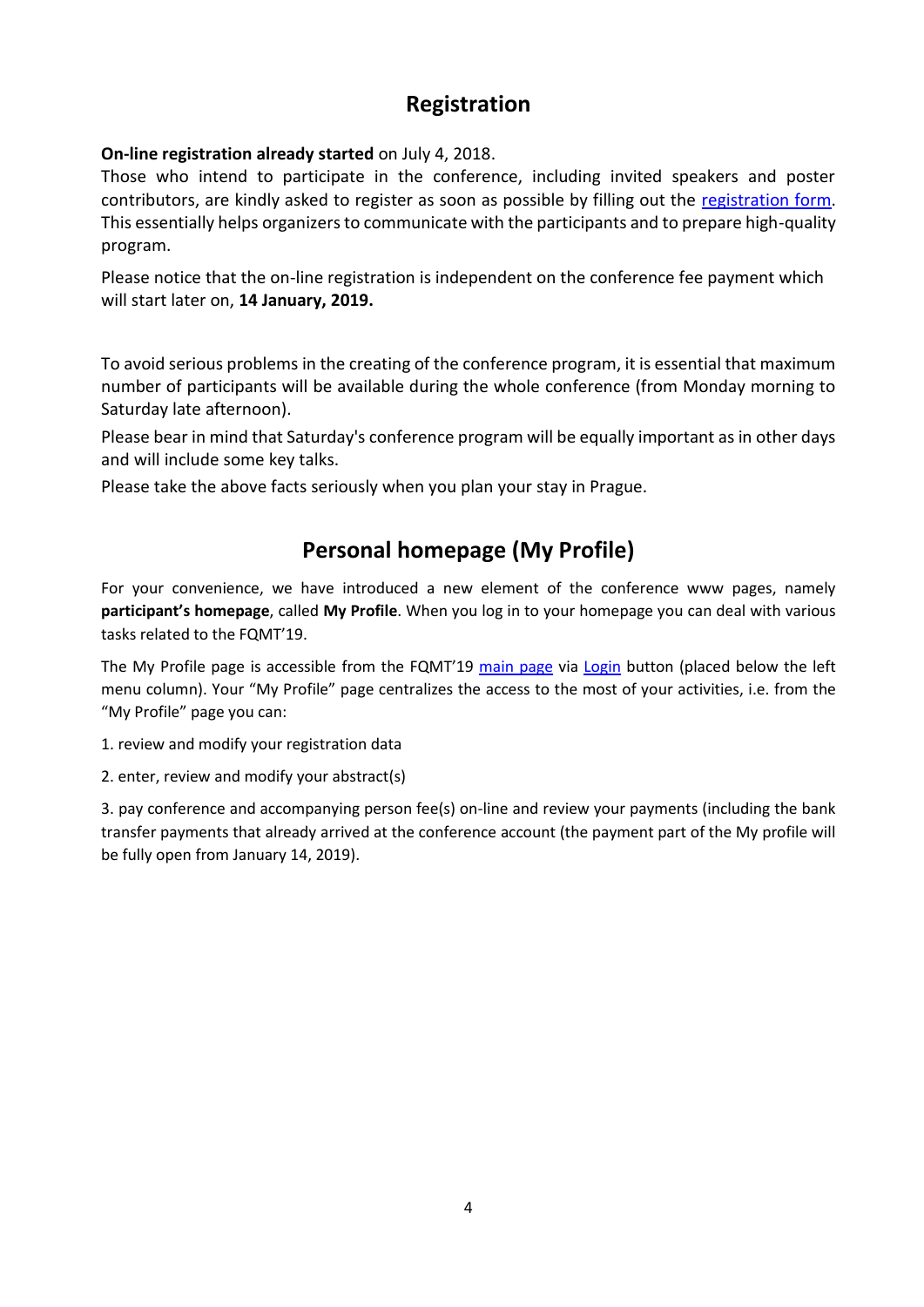# **Conference fee**

**All participants, including invited speakers and organizers, are requested to pay the conference fee.** Because the conference budget is created only by conference fees, all participants are kindly requested to pay the conference fee at their earliest convenience (after the conference account will be open).

### **Registration fee of participants will cover:**

- Conference materials and a soft attaché case
- Refreshment during registration on Sunday
- Refreshments during all coffee breaks
- Poster session buffet
- Social program for the participants

#### Before March 31, 2019: **590 EUR**

Between March 31 and June 1, 2019: **650 EUR**

#### On site after arrival: **750 EUR**

#### **Registration fee of accompanying persons will cover:**

- Personal badge free entrance to the conference sites buildings
- Handbag with maps, writing pad and pencils
- Refreshment during registration on Sunday
- Several guided tours through Prague for accompanying persons will be organized in time of the conference daily scientific program
- Social program which includes Welcome party in the Wallenstein Palace and concerts of classical/jazz music

#### Payable at any time, for each accompanying person: **150 EUR**

**The conference account for the fee payment (by payment card or by bank transfer) will be open on January 14, 2019.**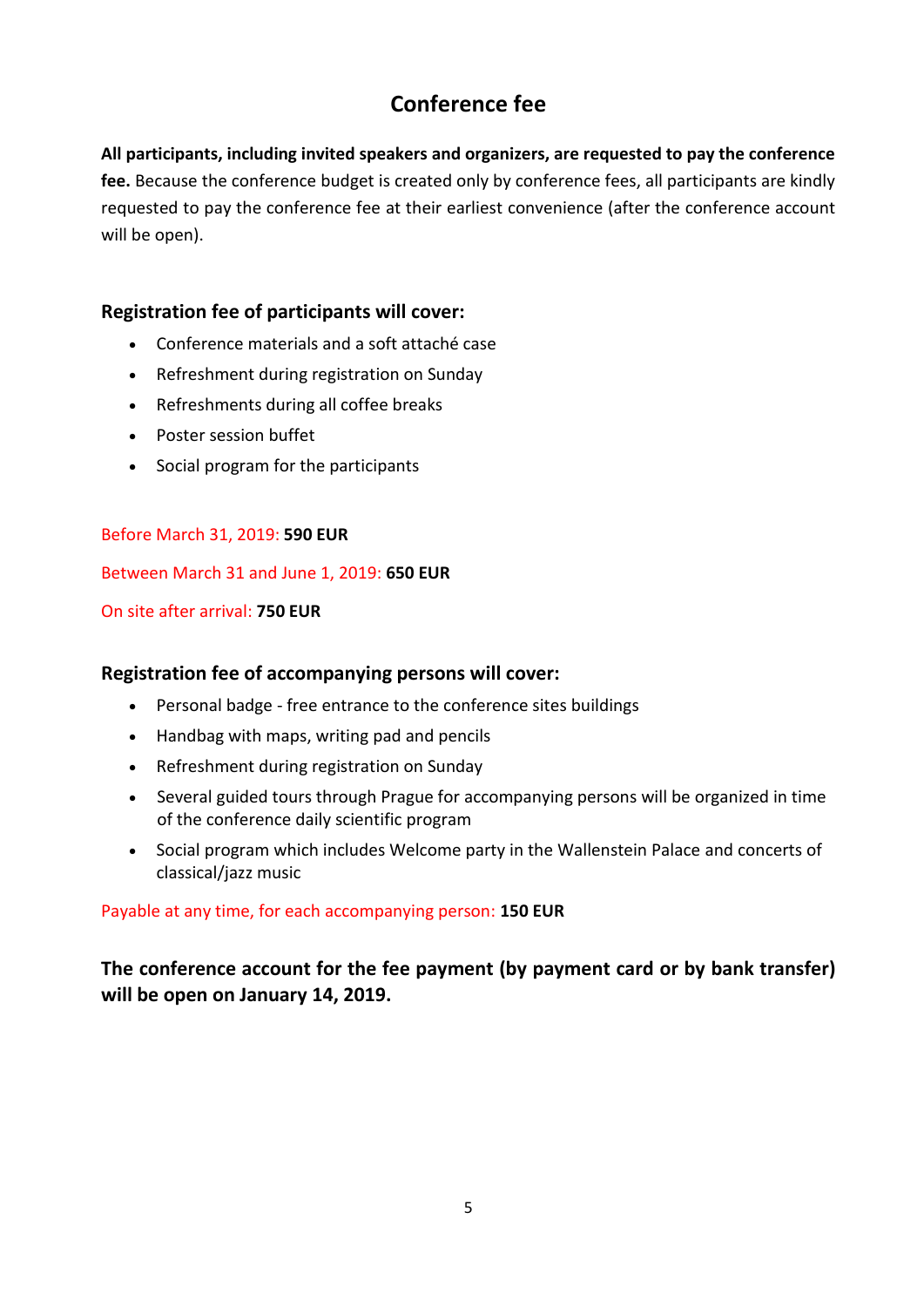# **Instructions for participants**

To avoid serious problems in the creating of the conference program, it is essential that maximum number of participants will be available during the whole conference (from Monday morning to Saturday late afternoon).

Please bear in mind that Saturday's conference program will be equally important as in other days and will include some key talks.

Please take the above facts seriously when you plan your stay in Prague.

### **Abstract preparation**

#### **Abstract submission already started** on July 4, 2018.

Maximum length of the abstract is an equivalent of A4 page, including title, authors' names and affiliations. Authors are kindly asked to submit their abstract using [on-line form](https://fqmt.fzu.cz/19/index.php?active=abs) available from the FQMT'19 homepage. In the form, you can type in special characters (superscripts, subscripts and Greek letters) and enter references; however, figures are not allowed.

#### **Instructions for speakers**

Facilities available for oral presentations:

- Conference notebook with MS Windows operating system
- Conference MacBook
- Video projector
- Overhead projector
- Flip chart
- Laser pointers

Formats allowed for the computer presentations:

- PowerPoint files (MS Office 97-2016)
- PDF files

#### **For your presentation you can use either your notebook or the conference one.**

#### **Posters**

#### **Poster session date will be announced later on.**

A single board will be assigned for each poster. Dimensions: width 97 cm, height 119 cm Pins will be available.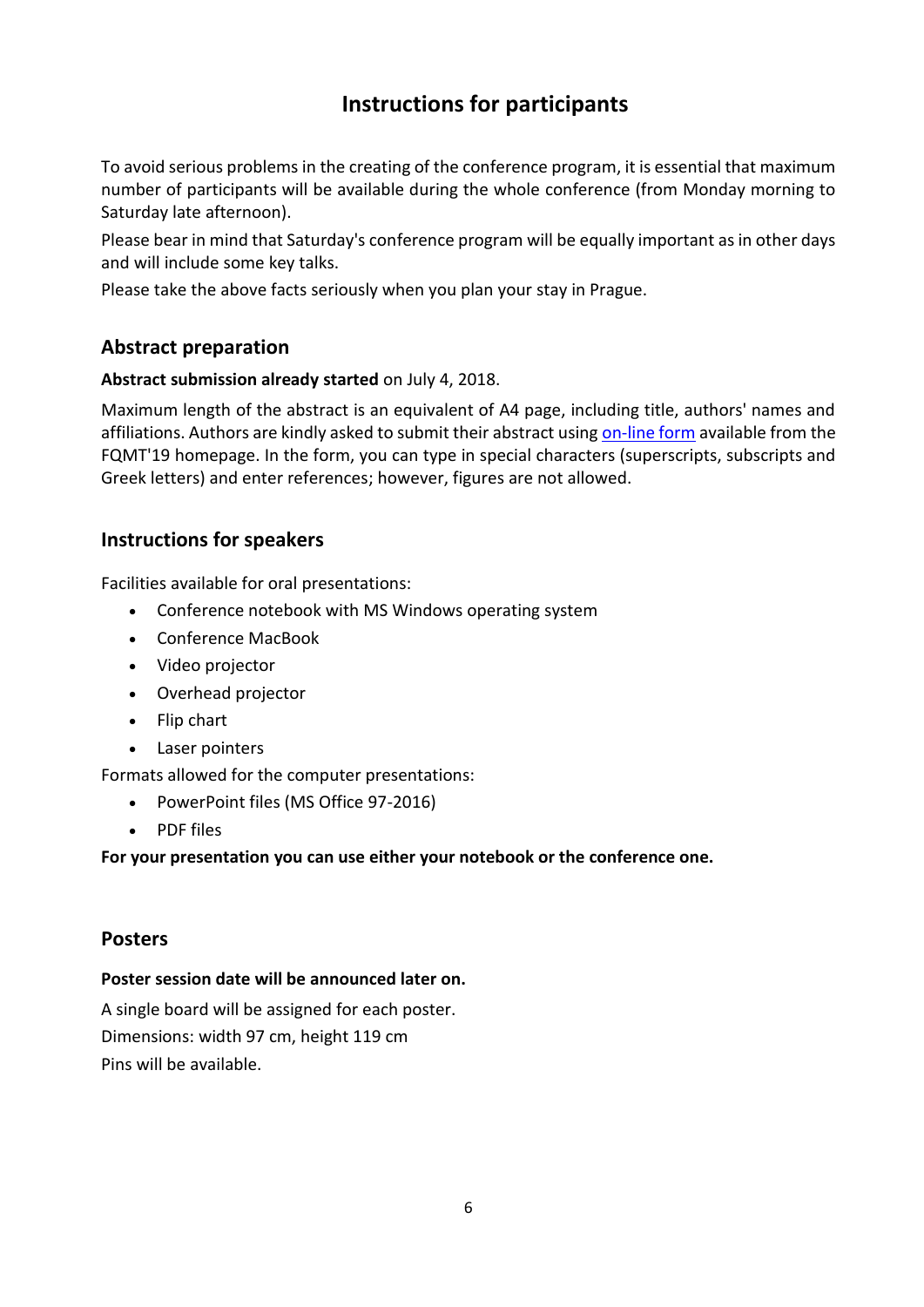## **Accommodation**

The organizers of the conference have reserved limited number of rooms for participants of FQMT'19 **in the Pyramida Hotel, the site of the conference**, with advantageous price.

In the Pyramida Hotel most of the FQMT'19 conference events will take place, including all regular talks, poster session and some social events.

The hotel provides its guests with breakfast and for the participants of the conference a possibility to buy a lunch at a reduced price. Participants are strongly recommended to accommodate in this hotel and to book since this gives them a possibility of optimal use of their time during the conference.

**You will be able to make your reservation using the direct link to the Pyramida Hotel which will be available at the conference www pages later on.**

## **Musical, Art and Social Programs**

An encompassing social program includes the number of social events and tours in order that participants may enjoy not only physics but also Prague during the conference, sometimes in a way, which is hardly available to common visitors of Prague. Hence, for accompanying persons this is an opportunity of rare quality to visit to this city.

Participants of FQMT'19 conference will have an exceptional opportunity to spend some time in the Wallenstein Palace. The participants and their partners could enjoy the large baroque Garden of the Wallenstein Palace with its nice Sala Terrena for discussions during the evening welcome party. A guided tour will be organized through the huge baroque complex of the Wallenstein Palace. This would be a unique experience by itself since it is difficult to see all these places under ordinary circumstances.

In keeping with the multidisciplinary character of the scientific program, the cultural richness of the city of Prague and the tradition of the previous FQMT conferences, the FQMT'19 program will feature concerts performed by world-class musicians, held at outstanding venues of the city. The list of these places will likely include, e.g., the St. Simon and Juda Church (seat of the Prague Symphonic orchestra FOK), Dvořák's Hall of the Rudolfinum (the seat of the Czech Philharmonic Orchestra and famous by concerts of Prague Spring Festival), the gothic Cathedral of St. Vitus at Prague Castle (one of the symbols of the Czech lands), and the baroque St. Margaret Church at the Břevnov Monastery.

The scientific, the fine arts, and the musical programs are intended as a complement to one another, where scientists, historians of the arts and musicians are encouraged to mingle and share their knowledge and experience. An encompassing social program is planned which will include tours and a number of very special events unavailable to the general tourist.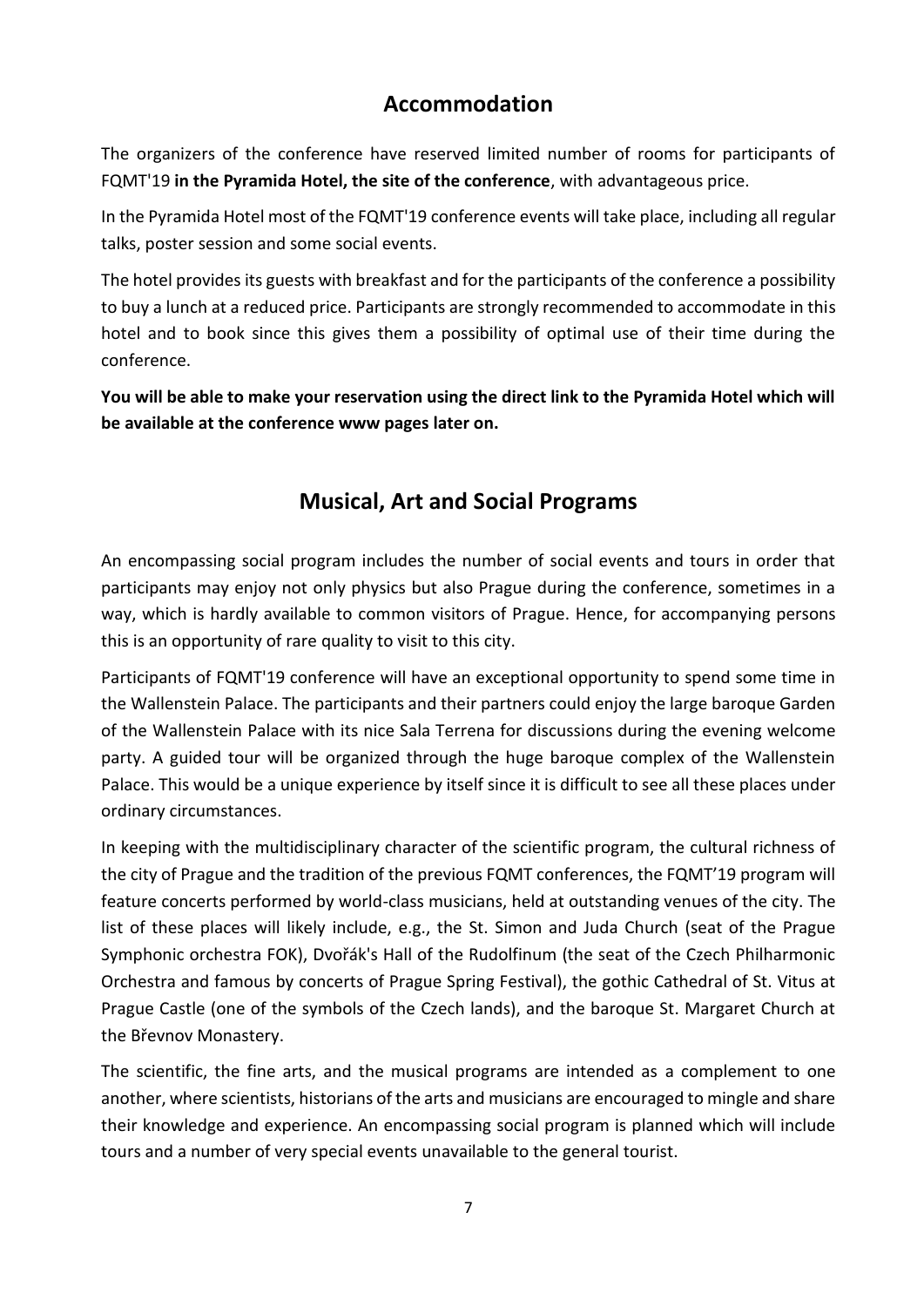#### **The following events and tours will be available for the accompanying persons:**

- All conference concerts at exceptional venues of Prague like Saint Vitus Cathedral of the Prague Castle, Prague theaters and churches.
- Other social events, e.g. Welcome party in the beautiful Baroque Wallenstein Palace Garden
- Guided tours (subject to change)
	- $\circ$  Monday, July 15, 2 p.m.  $-4$  p.m. **Leisure orientation tour: Basic facts about Prague**
		- **Strahov Monastery**
		- Panoramic view of Prague
		- Walking through the courtyards of Prague Castle and some of its garden
	- $\circ$  Tuesday, July 16, 9.30 a.m.  $-12$  a.m. **Old and New Town of Prague**
		- **Franciscan Garden**
		- Church of Our Lady of the Snows
		- Wenceslav Square
		- **-** Lucerna Palace
		- Old Town Square
		- Church of Our Lady Before Týn and Saint Jacob Church
		- Rudolfinum
		- **Manes Bridge**
	- $\circ$  Wednesday, July 17, 9.30 a.m.  $-12$  a.m. **The Lesser Town of Prague**
		- **•** Picturesque New World of Hradcany
		- Stag Moat
		- Charles Bridge
		- Kampa Island and John Lennon Wall
		- Church of Virgin Mary Victorious: Infant Jesus Christ of Prague
		- **The Lesser Town Square**
	- $\circ$  Thursday, July 18, 9.30 a.m.  $-12$  a.m. **Historical Site of Vysehrad**
		- Panoramic views of Prague
		- **Baroque fortress**
		- **National Cemetery**
	- o Friday and Saturday programs and also possible program on Sunday, July 21, will be determined later on.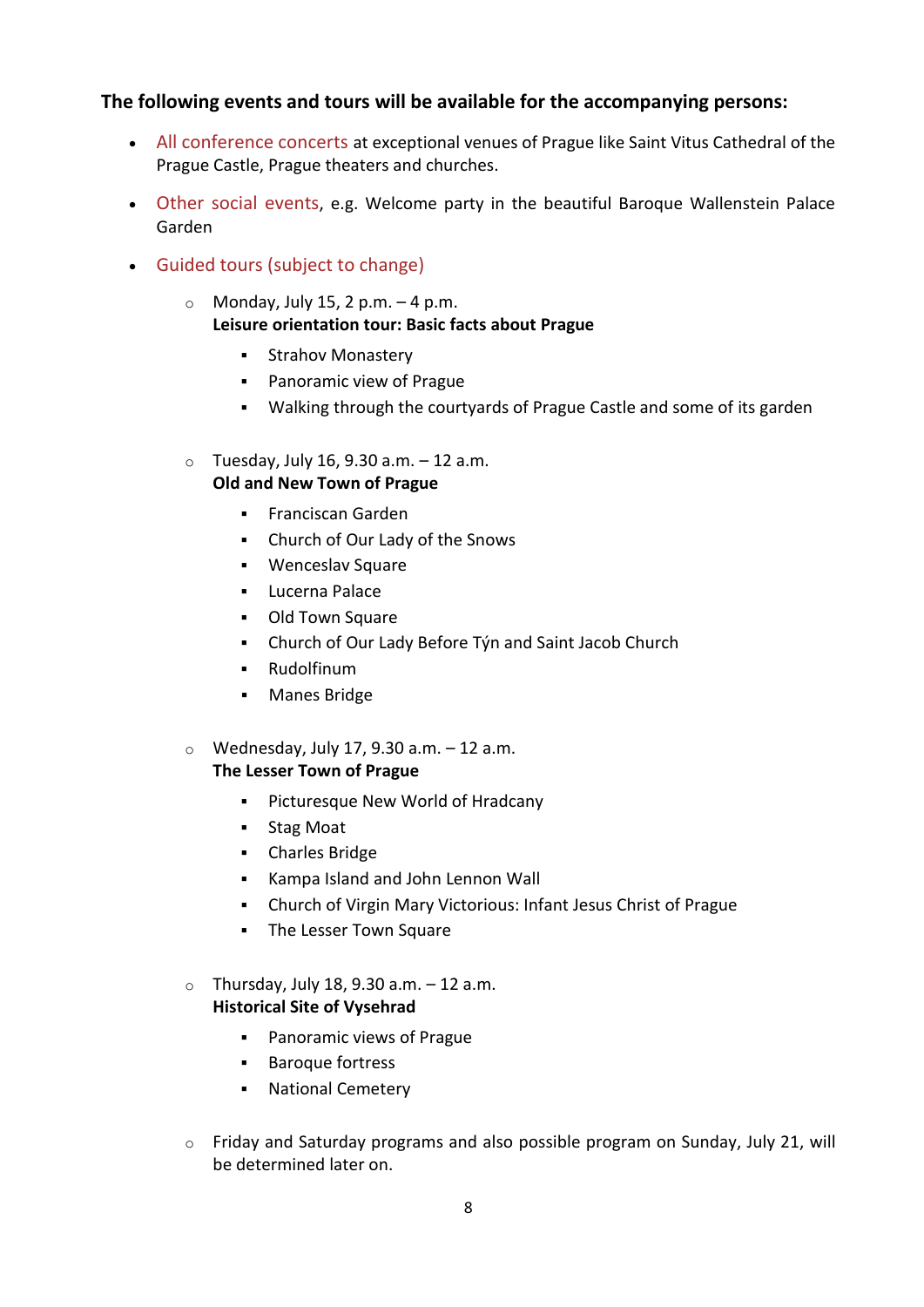# **The conference is supported by**

- Committee on Education, Science, Culture, Human Rights and Petitions of the Senate of the Parliament of the Czech Republic
- Institute of Physics, the Czech Academy of Sciences
- Department of Physics, Texas A&M University, USA
- Institute for Theoretical Physics, University of Amsterdam, Netherlands
- College of Engineering and Science, University of Detroit Mercy, USA
- Quantum Optics Lab at the BRIC, Baylor University, USA
- Institut de Physique Théorique, CEA/CNRS Saclay, France

### **The conference is organized by**

- Institute of Physics, the Academy of Sciences of the Czech Republic
- Committee on Education, Science, Culture, Human Rights and Petitions of the Senate of the Parliament of the Czech Republic

# **Organizing Committee**

**Conference chair:** Václav Špička (*Institute of Physics, Czech Academy of Sciences, Prague*)

Jiří Bok (*Charles University, Prague*) Howard Brubaker (*Detroit*) Pavla Bušová (*Prague*) Barbora Chudíčková (*Institute of Physics, Czech Academy of Sciences, Prague*) Soňa Fialová (*Prague*) Etienne Hofstetter (*London*) Pavel Hubík (*Institute of Physics Czech Academy of Sciences, Prague*) Peter D. Keefe (*University of Detroit Mercy*) Souheil Khaddaj (*Kingston University, London*) Zdeněk Kožíšek (*Institute of Physics, Czech Academy of Sciences, Prague*) Ján Krajník (*Tacca Agency, Prague*) Josef Kšica (*Prague*) Karla Kuldová (*Institute of Physics, Czech Academy of Sciences, Prague*) Jiří J. Mareš (*Institute of Physics, Czech Academy of Sciences, Prague*) Theo M. Nieuwenhuizen (*University of Amsterdam*) Claudia Pombo (*Amsterdam*) Marie Svobodová (*Tacca Agency, Prague*) Jarmila Šidáková (*Institute of Physics, Czech Academy of Sciences, Prague*) Yuval Waldman (*Music Bridge International, New York*)